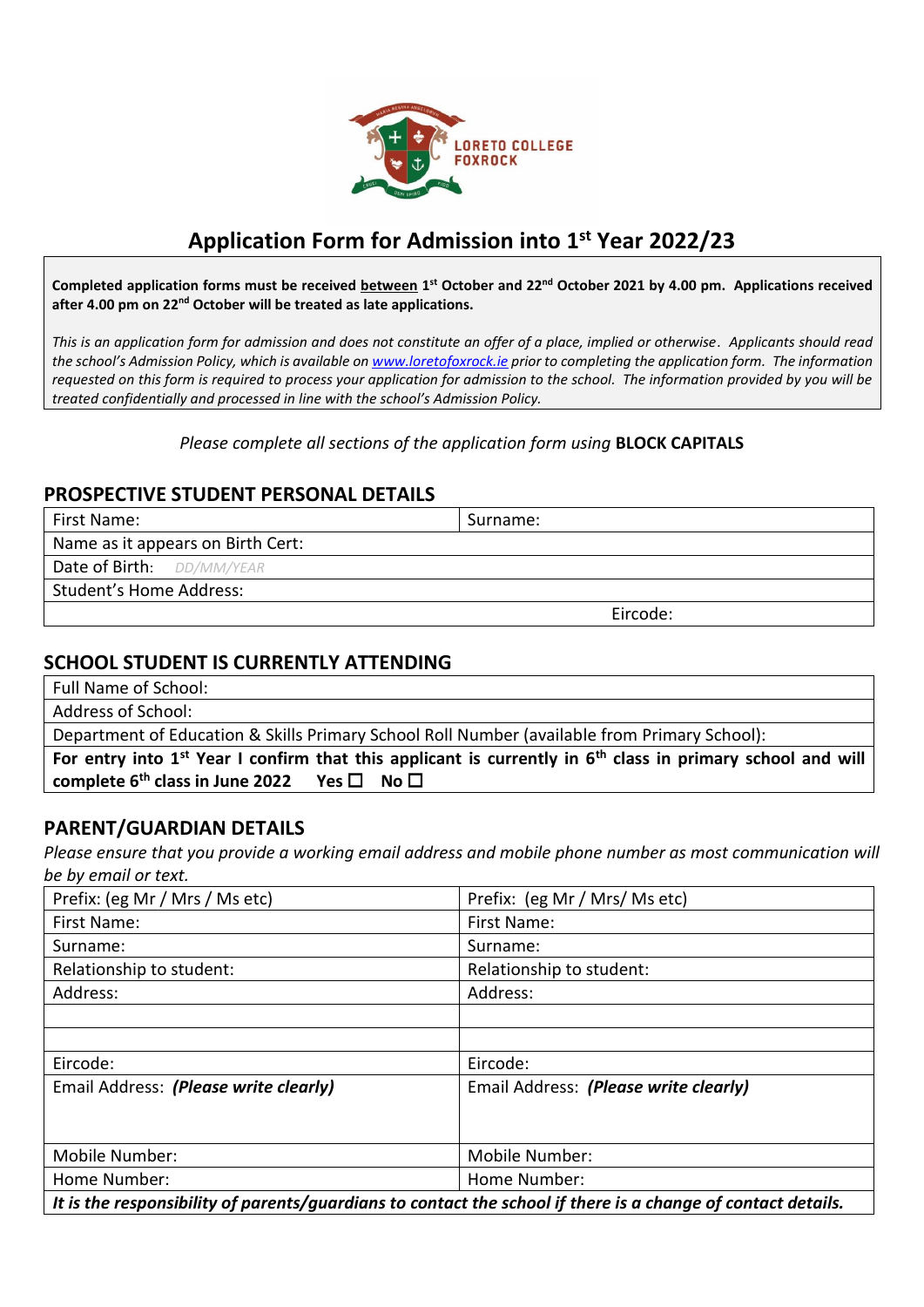| Links with Loreto College Foxrock (if any) please provide details in boxes                                                                                                                                                                                                                                                                     |                                                                         |                                      |  |
|------------------------------------------------------------------------------------------------------------------------------------------------------------------------------------------------------------------------------------------------------------------------------------------------------------------------------------------------|-------------------------------------------------------------------------|--------------------------------------|--|
| Has the applicant any sister/s currently in<br>Loreto College Foxrock?                                                                                                                                                                                                                                                                         | <b>Sibling Name/s</b>                                                   | <b>Class</b>                         |  |
| Is the applicant a sister of an eligible past-<br>pupil? Eligible past pupils are past pupils who have<br>completed 5 <sup>th</sup> & 6 <sup>th</sup> year in Loreto College Foxrock.                                                                                                                                                          | <b>Sibling Name/s</b>                                                   | <b>Year Left</b>                     |  |
| Is the applicant a daughter or granddaughter of<br>eligible past-pupil? Eligible past pupils are past<br>pupils who have completed $5^{th}$ & $6^{th}$ year in Loreto<br>College Foxrock.                                                                                                                                                      | Mother's registered school name<br>Grandmother's registered school name | <b>Year Left</b><br><b>Year Left</b> |  |
| Is the applicant a daughter of an eligible<br>employee? Eligible employees are defined as those<br>non casual employees who have been in the employment<br>of the school for at least 6 months and who are<br>reasonably expected to be still in the school's<br>employment at the time their daughter commences in<br>Loreto College Foxrock. | <b>Name</b>                                                             |                                      |  |

## **PLEASE READ**

|  | I/We confirm that all the information supplied is complete and correct |  |
|--|------------------------------------------------------------------------|--|
|--|------------------------------------------------------------------------|--|

## **Signature of Parents/Guardians:**

| Mother/Guardian: | Date: |  |
|------------------|-------|--|
| Father/Guardian: | Date: |  |

*Any personal data provided on this form will be used to (i) identify applicants (ii) process an application in line with the school's admissions policy (iii) communicate with parents/guardians in respect of an application (iv) notify parents/guardians of the outcome of an application. The information will be retained for an appropriate period thereafter to address any potential queries arising from the application process or added to the student's school file in the case of successful applicants.*

*In accordance with section 66(6) of the Education Act 1998, as amended, personal data relating to applications for admission may be shared with the board of management of another school or the patron in order to facilitate the efficient admission of students. This information may include the date on which an application was received by the school, the date on which an offer was made and the date on which an offer was accepted. Personal information concerning applicants may also be shared, including their name, address, date of birth and PPS number. Further information on the handling of your personal data, including how to exercise your rights under GDPR, is set out in the school's Data Protection Policy, which is available on www.loretofoxrock.ie.*

| <b>Office Use Only:</b>                                           |                                                 |                                                        |  |
|-------------------------------------------------------------------|-------------------------------------------------|--------------------------------------------------------|--|
| Time & Date Received:                                             | Checked By:                                     | School Stamp:                                          |  |
| LORETO COLLEGE, SPRINGFIELD PARK,<br>FOXROCK, DUBLIN 18, D18 FT21 | T: +353 (0) 1 2895637<br>$F: +353(0) 1 2892492$ | Email: admin@loretofoxrock.ie<br>Web: loretofoxrock.ie |  |